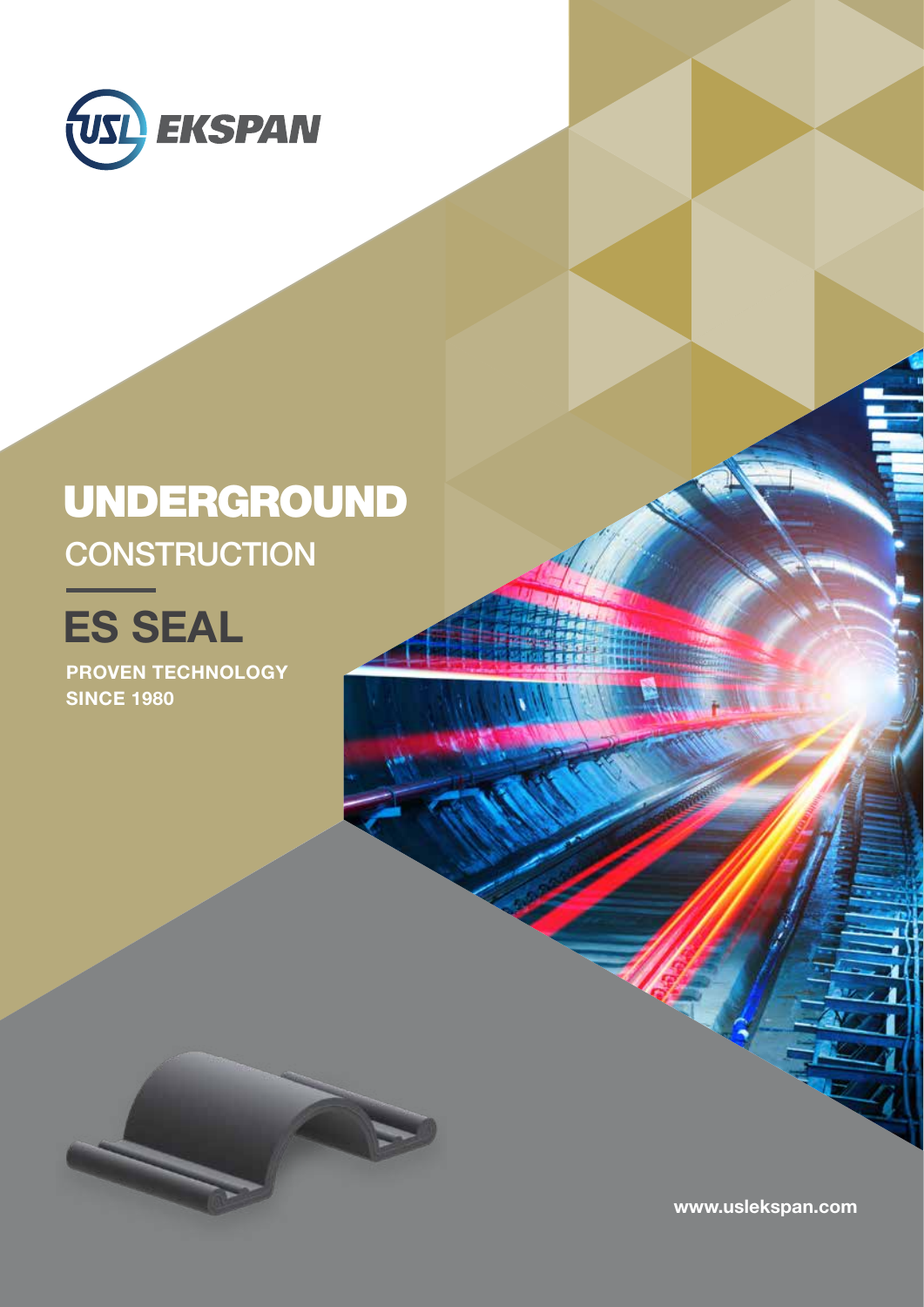#### ENGINEERED SOLUTIONS

USL Ekspan respond to your on site challenges quickly and effectively by providing solutions that perform under high pressure and stand the test of time:

- Lowest TCO
- Low in maintanance
- Broader perspective approach
- Single point of contact

#### END TO END SOLUTIONS PROVIDER

USL Ekspan has over 40 years knowledge experience in specialist engineering product design, manufacture, installation and maintanance meaning we are uniquely positioned to enter a project at any stage, providing:

- Globally renowned products
- 'Cradle to grave' solutions
- Industry leading knowledge





• Expert technical assistance

USL Ekspan (part of USL Group) is a provider of specialist underground construction products and services specificaly for rail & highway tunnels, basements and car parks.

From design, manufacture and installation through to asset maintenance we understand the complexities and challenges faced in the underground construction market space.

#### APPLICATIONS

- All structures that anticipate movement and pressure
- Tube to station connections
- Caissons to caissons connections
- Exit/Entrance ramp to tunnels
- Underground car parks
- Basement to basement connections in high rise buildings
- Underpasses

#### PRODUCT PORTFOLIO

- Rubber Polymers
- ES Seals
- Waterstops
- Ancillary products
- Steel works
- Fasteners
- Fireproof clading
- Design
- BIM assets
- Onsite technical assistance
- Global supply
- Local expertise

## WELCOME



#### Early Technical **Involvement** ETI

Global Presence



#### Products & Services

### SERVICES



### **Underground Construction**